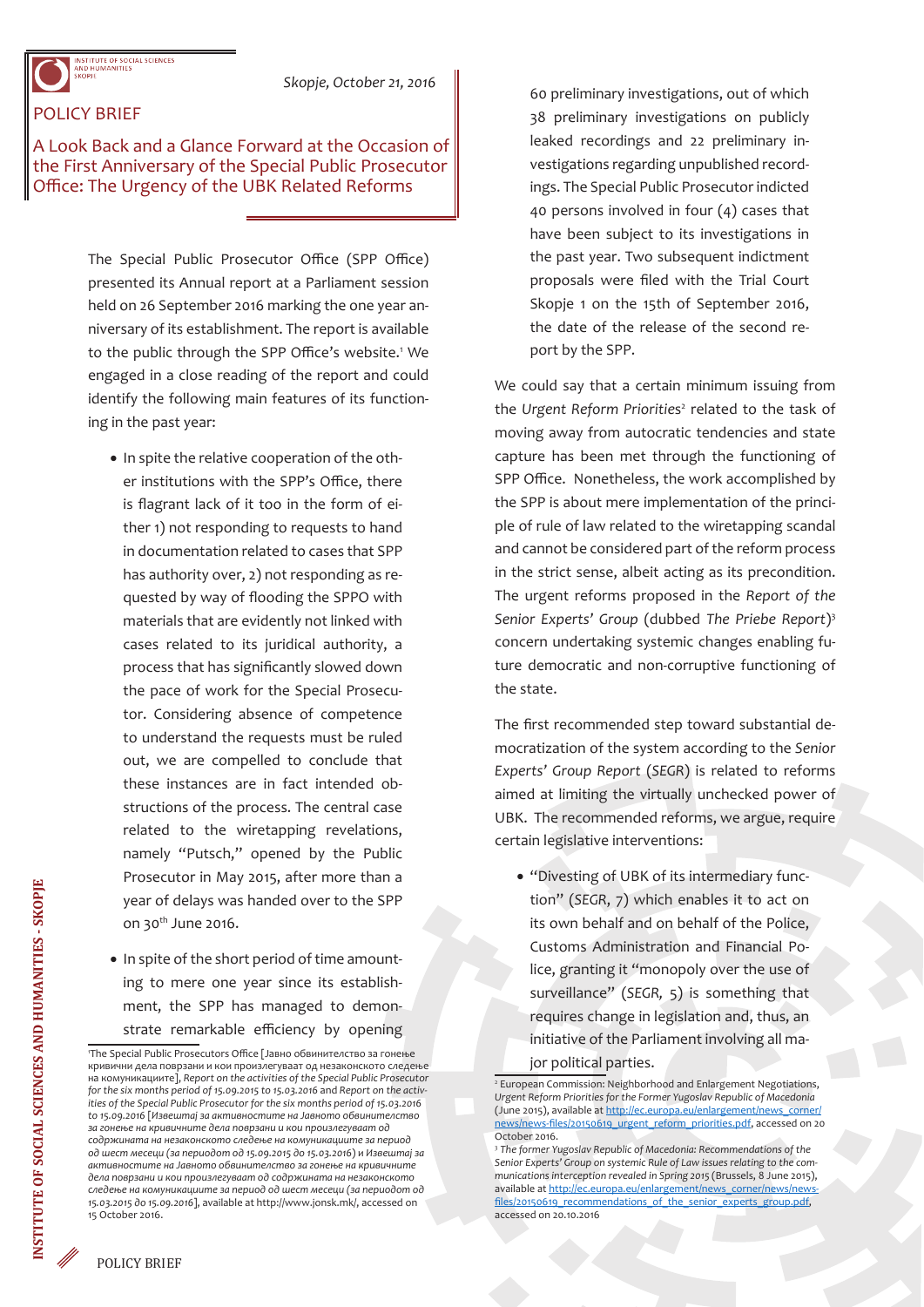- "UBK has the means to interfere in criminal investigation" (*SEGR,* 5) and thus undermine the "leader of investigation, i.e. the prosecutor" and, through that, the rule of law by way of affecting the independence of the Judiciary; thus, it is imperative that a reform in the legislation is undertaken as the breach of power by UBK is currently legally permitted or not explicitly and unequivocally prohibited.
- Functioning parliamentary oversight over UBK also requires legislating intervention that will address the problem of "conflict of interest" (*SEGR,*7) present in the current form of oversight as prescribed by the law permitting UBK to issue or not clearances to members of the parliamentary oversight committee.
- In order to divest UBK from access to arbitrary, i.e., not contingent upon a court order, mirroring of the communication signal and to, therefore, move "proprietary switches," as required by the Senior Experts' Group, to the "premises of the telecommunication providers" legislative interventions are required too so that UBK has no "practical capability to capture communications directly." (*SEGR,* 8)

Apart from policy changes and concrete action in the institutional practice, legislative interventions are required in order to ensure the basic principles of a democratic and European state are observed in the functioning of the UBK. The excessive power of the UBK and its interference in the work of "the leader of investigation" (*SEGR*, 5) undermines the country's compliance with the Copenhagen criteria by way of compromising the independence of the judiciary (i.e., the prosecution). For these purposes, a minimum consensus along different party lines in the Parliament is indispensable as the precondition for reform processes in terms of legislation revision.

The legislation contradicts itself among a number of articles in two related laws or, at least, displays vagueness which permits arbitrariness in the actions of UBK. Namely, articles 9 and 10 of the *Law on interception of communication* require a valid court order for a definite period of time for an interception process to be initiated.4 However, the *Law on electronic communication*<sup>5</sup> enables unrestricted access of UBK to constant mirroring and direct capturing of signal intimates practical total absence of oversight which can invite arbitrariness in action on the part of UBK. The articles 175 and 176 of the *Law on electronic communication,* as noted in the *Senior Experts' Group Report*, allow that "the three national telecommunications providers to equip the UBK with the necessary technical apparatus, enabling it to mirror directly their entire operational centres. As a consequence, from a practical point of view, the UBK can intercept communications directly, autonomously and unimpeded, regardless of whether a court order has or has not been issued in accordance with the Law on Interception of Communications." (*SEGR*, 6) Thus, the Senior Experts' Group urges Republic of Macedonia to divest UBK from its power to directly intercept communications and requires that "proprietary switches" are "moved to the premises of the telecommunication providers." Legal interception should be enabled only by way of diverting signal to the competent law enforcement agencies by the telecommunication providers upon the receipt of a valid court order. This implies that intervention in legislation is required, namely addressing issues raised by the Senior Experts' Group, in particular with regard to the articles 175 and 176 of the *Law on electronic communication*. Or in the words of the Senior Experts' Group:

The UBK should have no direct access to the technical equipment allowing mirroring of the communication signal. *The proprietary switches should be moved to the premises of the telecommunication providers*. The providers should activate and divert signals to the competent law enforcement agencies (Police, Customs Administration and Financial Police) or the security agencies (the Security and Counterintelligence Service (UBK), the Intelligence Agency, and the Ministry of Defence's military security and intelligence service) only upon receipt of the relevant court

<sup>4</sup> "Amendment to the Law on Interception of Communication" [Закон за изменување и дополнување на законот за следење на комуникации], *Official Gazette of the Republic of Macedonia* 116 (2012) [*Сл. Весник на Р. Македонија*, 116 (2012)].

<sup>&</sup>lt;sup>5</sup> "Law on Electronic Communication" [Закон за електронските комуникации] *Official Gazette of the Republic of Macedonia* 39 (2014) [*Сл. Весник на Р. Македонија* 39 (2014)